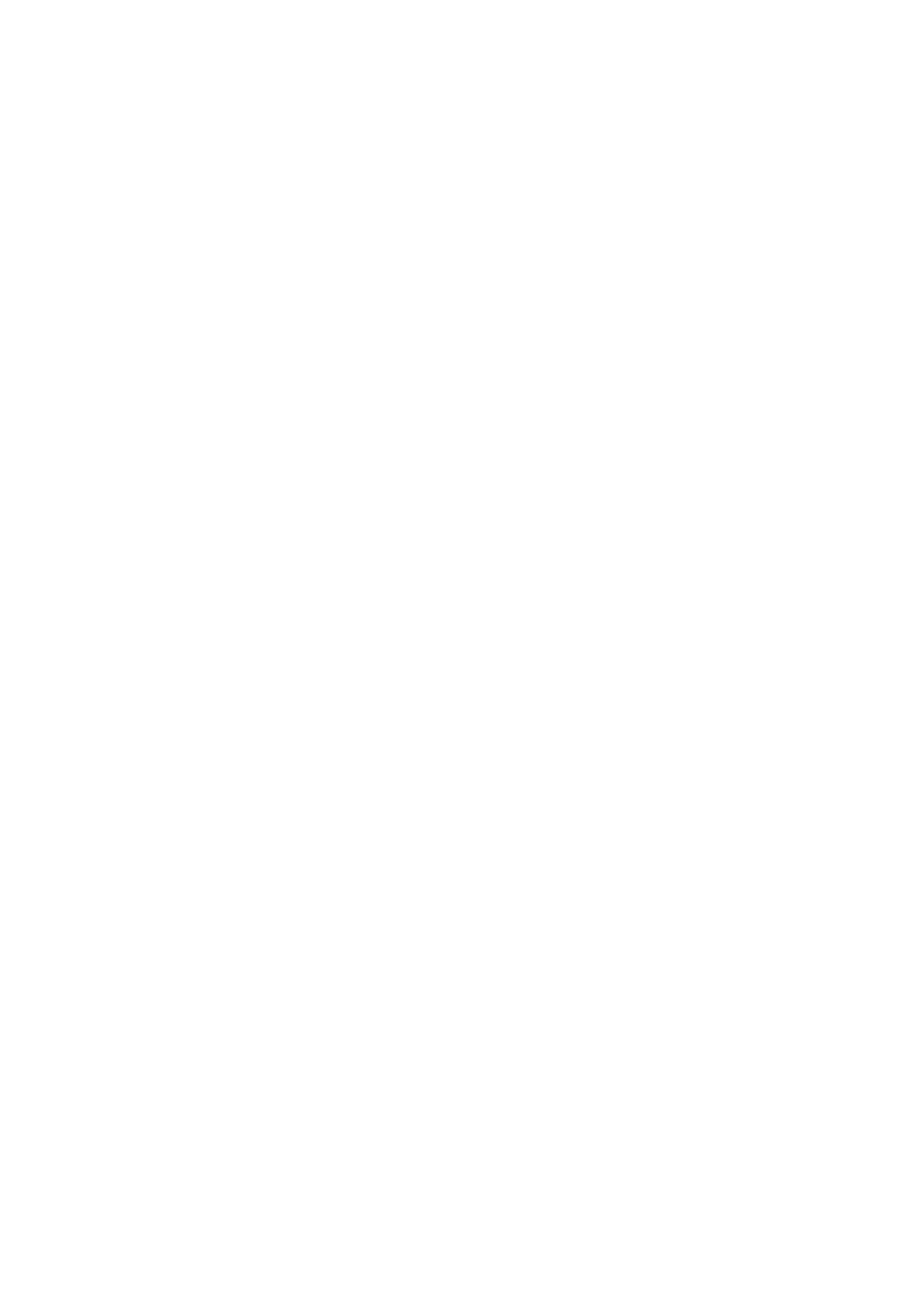

## **1 Welcome**

The chairperson opened the meeting and the Senior Local Board Advisor led the karakia.

## **2 Apologies**

Resolution number HB/2022/50

MOVED by Chairperson G Brown, seconded by Member J Parfitt:

## **That the Hibiscus and Bays Local Board:**

**a) accept the apology from Gary Holmes.**

**CARRIED**

## **3 Declaration of Interest**

There were no declarations of interest.

## **4 Confirmation of Minutes**

Resolution number HB/2022/51 MOVED by Chairperson G Brown, seconded by Member J Parfitt: **That the Hibiscus and Bays Local Board:**

- **a) confirm the ordinary minutes of its meeting, held on Thursday 21 March 2022, as a true and correct record with the amendment of resolution number HB/2022/44 item b) ii. to read "support the development of better public transport access and provide better walking and cycling options and connectivity within Long Bay and Shakespear Regional parks to allow better access."**
- **b) Noting that the original reference to Long Bay and Shakespear Regional Reserves was incorrect.**
- **c) Noting an error in a table in Attachment B** *Orewa Boulevard stage 3 project report***, pertaining to resolution number HB/2022/39. The contingency amount referred to in point 8 should have read \$298,776 as per the table below:**

|                                                  | 2020<br><b>Estimates</b> | <b>2022 Estimates</b>                                  |
|--------------------------------------------------|--------------------------|--------------------------------------------------------|
| <b>Construction Estimates</b>                    | \$1,468,103              | \$1,825,173 (preferred<br>tenderers price)             |
| <b>Contingency</b>                               | \$255,846                | \$298,776                                              |
| <b>Consultant fees and AT PM</b><br>time charges | 76,051                   | \$76,051 (of which \$36,232<br>has already been spent) |

## **CARRIED**

## **5 Leave of Absence**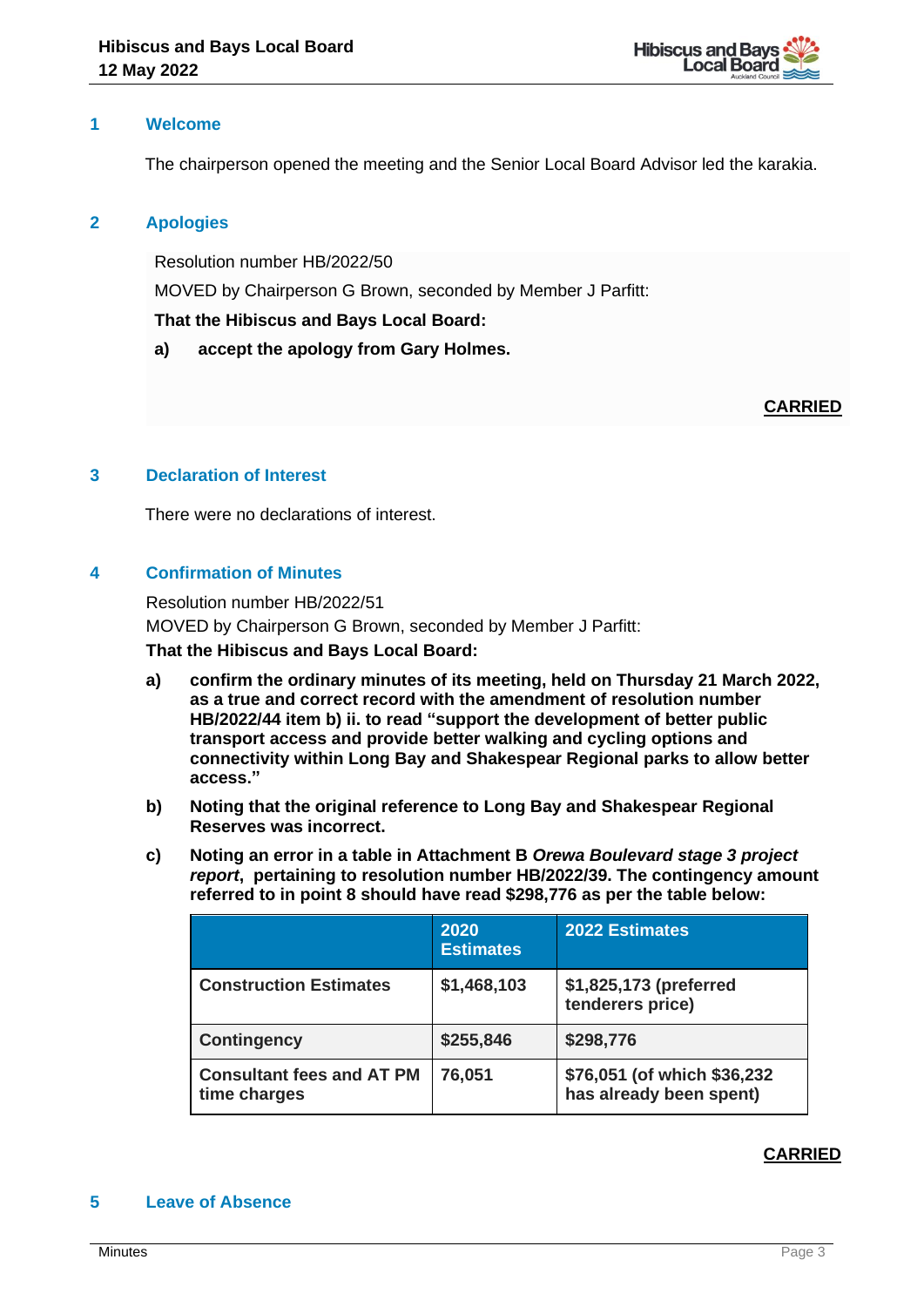

There were no leaves of absence.

## **6 Acknowledgements**

There were no acknowledgements.

**7 Petitions**

There were no petitions.

#### **8 Deputations**

There were no deputations.

## **9 Public Forum**

There was no public forum.

#### **10 Extraordinary Business**

There was no extraordinary business.

## **11 Local board consultation feedback and input into the Annual Budget 2022/2023**

#### Resolution number HB/2022/52

MOVED by Member A Poppelbaum, seconded by Member J Parfitt:

#### **That the Hibiscus and Bays Local Board:**

- **a) receive the following consultation feedback on the proposed Hibiscus and Bays Local Board priorities and activities for 2022/2023.**
- **b) notes that 86 percent of submitters in the Hibiscus and Bays Local Board area supported the priorities in the draft Local Board Agreement 2022/2023.**

### **Climate**

- **i. supports, with reservations, the proposal to introduce a climate action targeted rate, noting:** 
	- **A) concern that while the cost of this package to ratepayers is large, the resulting purchase of only 79 new zero emissions buses and six or seven hybrid ferries is not the wholesale change expected**
	- **B) that due to the impact of the increased rate on those with a fixed income, more promotion is needed to inform eligible ratepayers of the option to apply for a rates rebate through the Department of Internal Affairs**
- **ii. requests that the climate action targeted rate have more detailed reporting, at a local board level, on where the funds raised are to be spent throughout the ten years of targeted rates collection.**
- **iii. recommends that deployment of new electric buses be spread across Auckland for the purpose of all communities being able to see the outcome of the targeted rate, with future deployments then targeted to bus routes with the worst air quality.**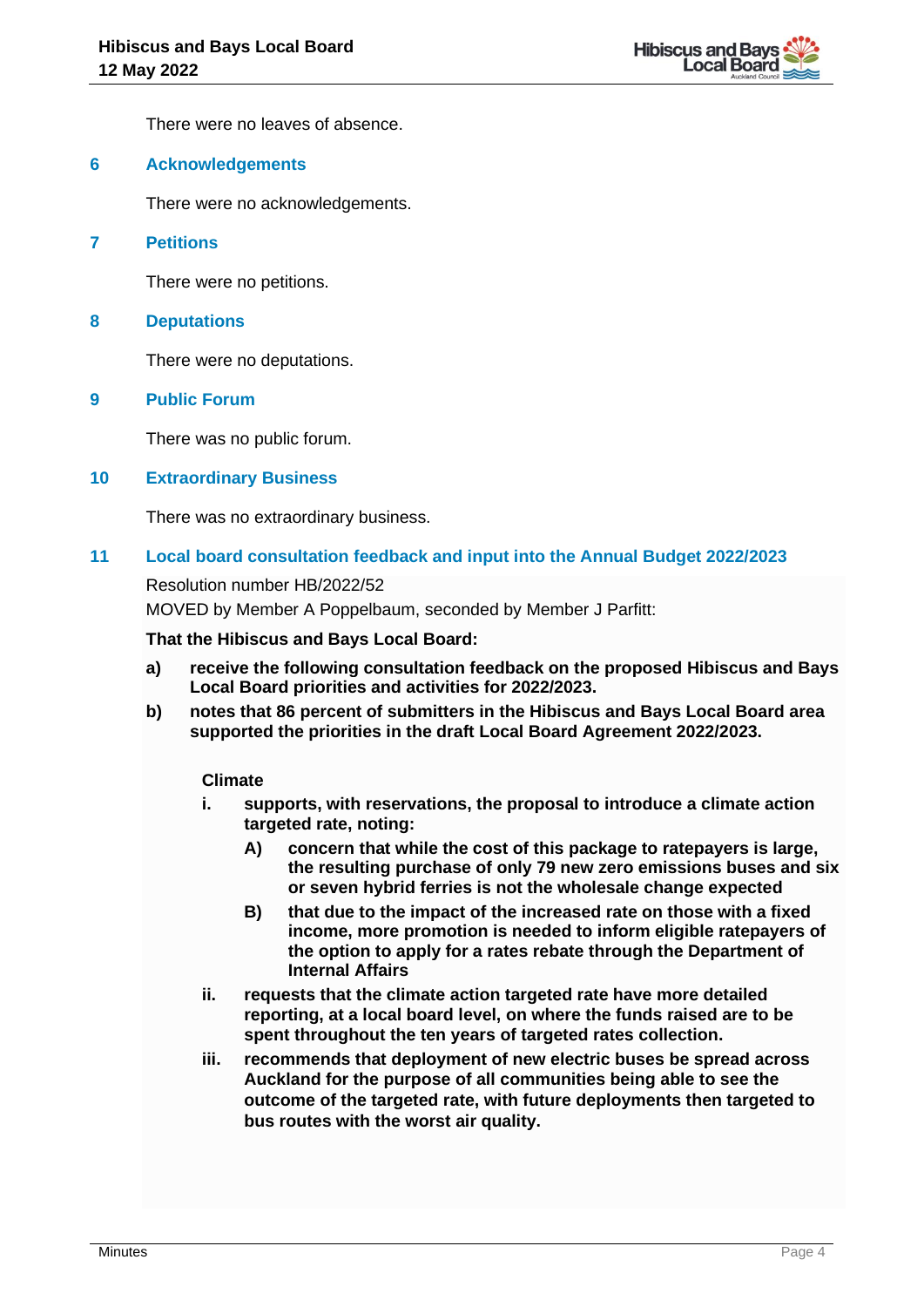

#### **Budget pressures**

- **iv. supports the budget pressures proposal noting deferring capital expenditure lever:**
	- **A) should not include CAPEX renewals**
	- **B) should not include the Local Board One Local Initiative projects across Auckland**
	- **C) should not include growth funded projects**
- **v. requests that prioritisation is made to capital improvements in Auckland Council strategic assets, such as the Ports of Auckland, to get better operating returns in the future.**

**Operational spending prioritisation** 

**vi. supports the proposal to prioritise operational spending.**

**Waste service standardisation** 

- **vii. does not support the move to a standardised waste system paid for via rates, as this penalises those who minimise their household waste.**
- **viii. supports the move to offer a standardised bin collection system for general waste and food scraps across the whole of urban Auckland, especially in those areas that currently do not have it.**
- **ix. supports the retention of the Pay as You Throw system noting:** 
	- **A) this system is likely to become cheaper over the short term with newer technologies likely to reduce the administrative cost of this method much further**
	- **B) pay as you throw provides a financial incentive to minimise waste**
- **x. requests that the Pay as You Throw system is offered to more parts of Auckland, given that the impact of the food scraps on waste collection is still unknown, and noting that proposed changes resulting from the Ministry for the Environment's "Transforming recycling" may introduce changes that make eliminating a waste user pays system short sighted.**
- **xi. supports the standardisation of opt out rules for residential multi-unit developments.**
- **xii. supports the standardisation of opt out rules for residential and lifestyle properties with between two and nine units.**
- **xiii. supports the standardisation of opt out rules for non-residential properties.**
- **xv. supports the application of a minimum base charge to every separately used or inhabited part of a property.**

## **Advocacy**

**xvi. requests that funding be allocated before 2024 for the Auckland Transport Whangaparāoa Bus facility, that is currently in Appendix 7 of the Auckland Regional Land Transport Plan 2021-2031 as unfunded but prioritised, for this public transport facility to be available from day one of the Penlink project, to ensure that this project contributes to Te-Tāruke-ā-Tāwhiri: Auckland's Climate Plan.**